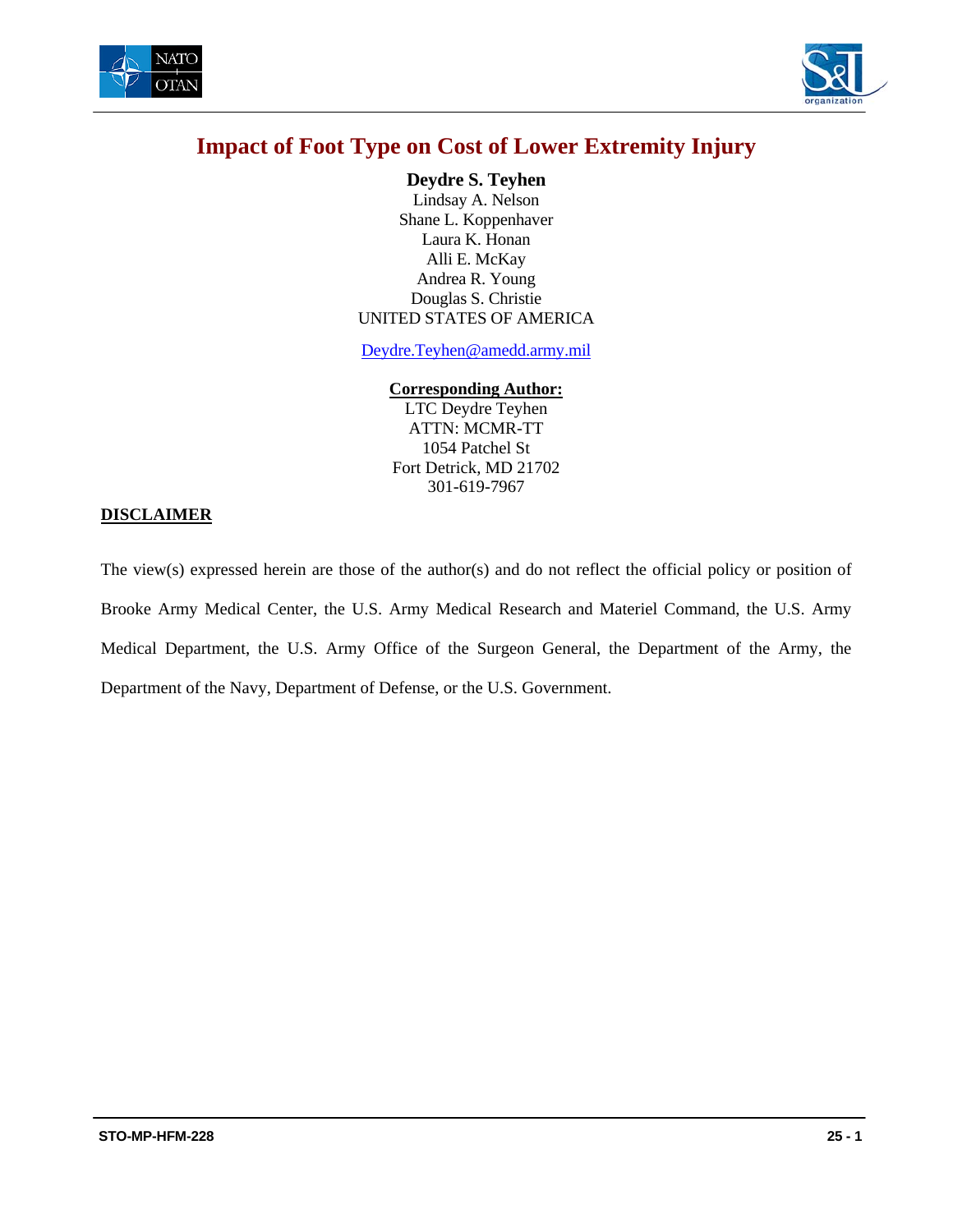| <b>Report Documentation Page</b>                                                                                                                                                                                                                                                                                                                                                                                                                                                                                                                                                                                                                                                                                                                                                                                                                                                                                                                                                                                                                                                                                                                                                                                                                                                                                                                                                                                                                |                                                              |                              |                       | Form Approved<br>OMB No. 0704-0188                 |                            |  |
|-------------------------------------------------------------------------------------------------------------------------------------------------------------------------------------------------------------------------------------------------------------------------------------------------------------------------------------------------------------------------------------------------------------------------------------------------------------------------------------------------------------------------------------------------------------------------------------------------------------------------------------------------------------------------------------------------------------------------------------------------------------------------------------------------------------------------------------------------------------------------------------------------------------------------------------------------------------------------------------------------------------------------------------------------------------------------------------------------------------------------------------------------------------------------------------------------------------------------------------------------------------------------------------------------------------------------------------------------------------------------------------------------------------------------------------------------|--------------------------------------------------------------|------------------------------|-----------------------|----------------------------------------------------|----------------------------|--|
| Public reporting burden for the collection of information is estimated to average 1 hour per response, including the time for reviewing instructions, searching existing data sources, gathering and<br>maintaining the data needed, and completing and reviewing the collection of information. Send comments regarding this burden estimate or any other aspect of this collection of information,<br>including suggestions for reducing this burden, to Washington Headquarters Services, Directorate for Information Operations and Reports, 1215 Jefferson Davis Highway, Suite 1204, Arlington<br>VA 22202-4302. Respondents should be aware that notwithstanding any other provision of law, no person shall be subject to a penalty for failing to comply with a collection of information if it<br>does not display a currently valid OMB control number.                                                                                                                                                                                                                                                                                                                                                                                                                                                                                                                                                                              |                                                              |                              |                       |                                                    |                            |  |
| 1. REPORT DATE<br>25 JAN 2013                                                                                                                                                                                                                                                                                                                                                                                                                                                                                                                                                                                                                                                                                                                                                                                                                                                                                                                                                                                                                                                                                                                                                                                                                                                                                                                                                                                                                   | 2. REPORT TYPE<br>N/A                                        |                              |                       | <b>3. DATES COVERED</b>                            |                            |  |
| <b>4. TITLE AND SUBTITLE</b>                                                                                                                                                                                                                                                                                                                                                                                                                                                                                                                                                                                                                                                                                                                                                                                                                                                                                                                                                                                                                                                                                                                                                                                                                                                                                                                                                                                                                    |                                                              |                              |                       | 5a. CONTRACT NUMBER                                |                            |  |
|                                                                                                                                                                                                                                                                                                                                                                                                                                                                                                                                                                                                                                                                                                                                                                                                                                                                                                                                                                                                                                                                                                                                                                                                                                                                                                                                                                                                                                                 | <b>Impact of Foot Type on Cost of Lower Extremity Injury</b> |                              |                       | <b>5b. GRANT NUMBER</b>                            |                            |  |
|                                                                                                                                                                                                                                                                                                                                                                                                                                                                                                                                                                                                                                                                                                                                                                                                                                                                                                                                                                                                                                                                                                                                                                                                                                                                                                                                                                                                                                                 |                                                              |                              |                       |                                                    | 5c. PROGRAM ELEMENT NUMBER |  |
| 6. AUTHOR(S)                                                                                                                                                                                                                                                                                                                                                                                                                                                                                                                                                                                                                                                                                                                                                                                                                                                                                                                                                                                                                                                                                                                                                                                                                                                                                                                                                                                                                                    |                                                              |                              |                       | 5d. PROJECT NUMBER                                 |                            |  |
| Deydre S. Teyhen Lindsay A. Nelson Shane L. Koppenhaver Laura K.                                                                                                                                                                                                                                                                                                                                                                                                                                                                                                                                                                                                                                                                                                                                                                                                                                                                                                                                                                                                                                                                                                                                                                                                                                                                                                                                                                                |                                                              |                              |                       | 5e. TASK NUMBER                                    |                            |  |
|                                                                                                                                                                                                                                                                                                                                                                                                                                                                                                                                                                                                                                                                                                                                                                                                                                                                                                                                                                                                                                                                                                                                                                                                                                                                                                                                                                                                                                                 | Honan Alli E. McKay Andrea R. Young Douglas S. Christie      |                              |                       | <b>5f. WORK UNIT NUMBER</b>                        |                            |  |
| 7. PERFORMING ORGANIZATION NAME(S) AND ADDRESS(ES)<br><b>ATTN: MCMR-TT 1054 Patchel St Fort Detrick, MD 21702</b><br>301-619-7967                                                                                                                                                                                                                                                                                                                                                                                                                                                                                                                                                                                                                                                                                                                                                                                                                                                                                                                                                                                                                                                                                                                                                                                                                                                                                                               |                                                              |                              |                       | 8. PERFORMING ORGANIZATION<br><b>REPORT NUMBER</b> |                            |  |
| 9. SPONSORING/MONITORING AGENCY NAME(S) AND ADDRESS(ES)                                                                                                                                                                                                                                                                                                                                                                                                                                                                                                                                                                                                                                                                                                                                                                                                                                                                                                                                                                                                                                                                                                                                                                                                                                                                                                                                                                                         |                                                              |                              |                       | 10. SPONSOR/MONITOR'S ACRONYM(S)                   |                            |  |
|                                                                                                                                                                                                                                                                                                                                                                                                                                                                                                                                                                                                                                                                                                                                                                                                                                                                                                                                                                                                                                                                                                                                                                                                                                                                                                                                                                                                                                                 |                                                              |                              |                       | 11. SPONSOR/MONITOR'S REPORT<br>NUMBER(S)          |                            |  |
| 12. DISTRIBUTION/AVAILABILITY STATEMENT                                                                                                                                                                                                                                                                                                                                                                                                                                                                                                                                                                                                                                                                                                                                                                                                                                                                                                                                                                                                                                                                                                                                                                                                                                                                                                                                                                                                         | Approved for public release, distribution unlimited          |                              |                       |                                                    |                            |  |
| <b>13. SUPPLEMENTARY NOTES</b>                                                                                                                                                                                                                                                                                                                                                                                                                                                                                                                                                                                                                                                                                                                                                                                                                                                                                                                                                                                                                                                                                                                                                                                                                                                                                                                                                                                                                  |                                                              |                              |                       |                                                    |                            |  |
| 14. ABSTRACT                                                                                                                                                                                                                                                                                                                                                                                                                                                                                                                                                                                                                                                                                                                                                                                                                                                                                                                                                                                                                                                                                                                                                                                                                                                                                                                                                                                                                                    |                                                              |                              |                       |                                                    |                            |  |
| The primary purpose was to determine the relationship between foot type and medical costs associated<br>with lower extremity MSI. An additional purpose was to describe the utilization of healthcare and costs.<br>Participants (n=688; M=392, F=276; age $30.1\pm7.4$ years, BMI 25.8 $\pm3.3$ kg/m2) were prosepctively followed<br>for 31 months. The Foot Posture Index (FPI-6) quantified static foot posture. Medical costs, diagnostic<br>codes, and relative value units (RVUs) associated with healthcare visits were acquired from the military<br>healthcare database. Univariate ANOVAs were performed to compare costs, body regions, and static foot<br>posture. Three hundred and thirty six (50.3%) of 668 participants sought medical care for lower extremity<br>MSI, totalling 2,112 medical visits and a cost of \$436,965. Costs varied by foot type for injuries below the<br>knee (p<.05). Post hoc analysis demonstrated that the extreme pronated foot type resulted in increased<br>RVUs for leg injuries ( $p=.02$ ) and increased visits for injuries from the knee to the foot ( $p=.02$ ), and in the<br>leg region (p=.003) when compared to the normal foot type. Pronated feet, as assessed by the FPI-6, were<br>associated with significantly higher injury costs and healthcare utilization for injuries from the knee to the<br>foot, especially in the leg and foot regions.<br><b>15. SUBJECT TERMS</b> |                                                              |                              |                       |                                                    |                            |  |
| 16. SECURITY CLASSIFICATION OF:                                                                                                                                                                                                                                                                                                                                                                                                                                                                                                                                                                                                                                                                                                                                                                                                                                                                                                                                                                                                                                                                                                                                                                                                                                                                                                                                                                                                                 |                                                              |                              | 17. LIMITATION OF     | 18. NUMBER                                         | 19a. NAME OF               |  |
| a. REPORT<br>unclassified                                                                                                                                                                                                                                                                                                                                                                                                                                                                                                                                                                                                                                                                                                                                                                                                                                                                                                                                                                                                                                                                                                                                                                                                                                                                                                                                                                                                                       | b. ABSTRACT<br>unclassified                                  | c. THIS PAGE<br>unclassified | <b>ABSTRACT</b><br>UU | OF PAGES<br>13                                     | <b>RESPONSIBLE PERSON</b>  |  |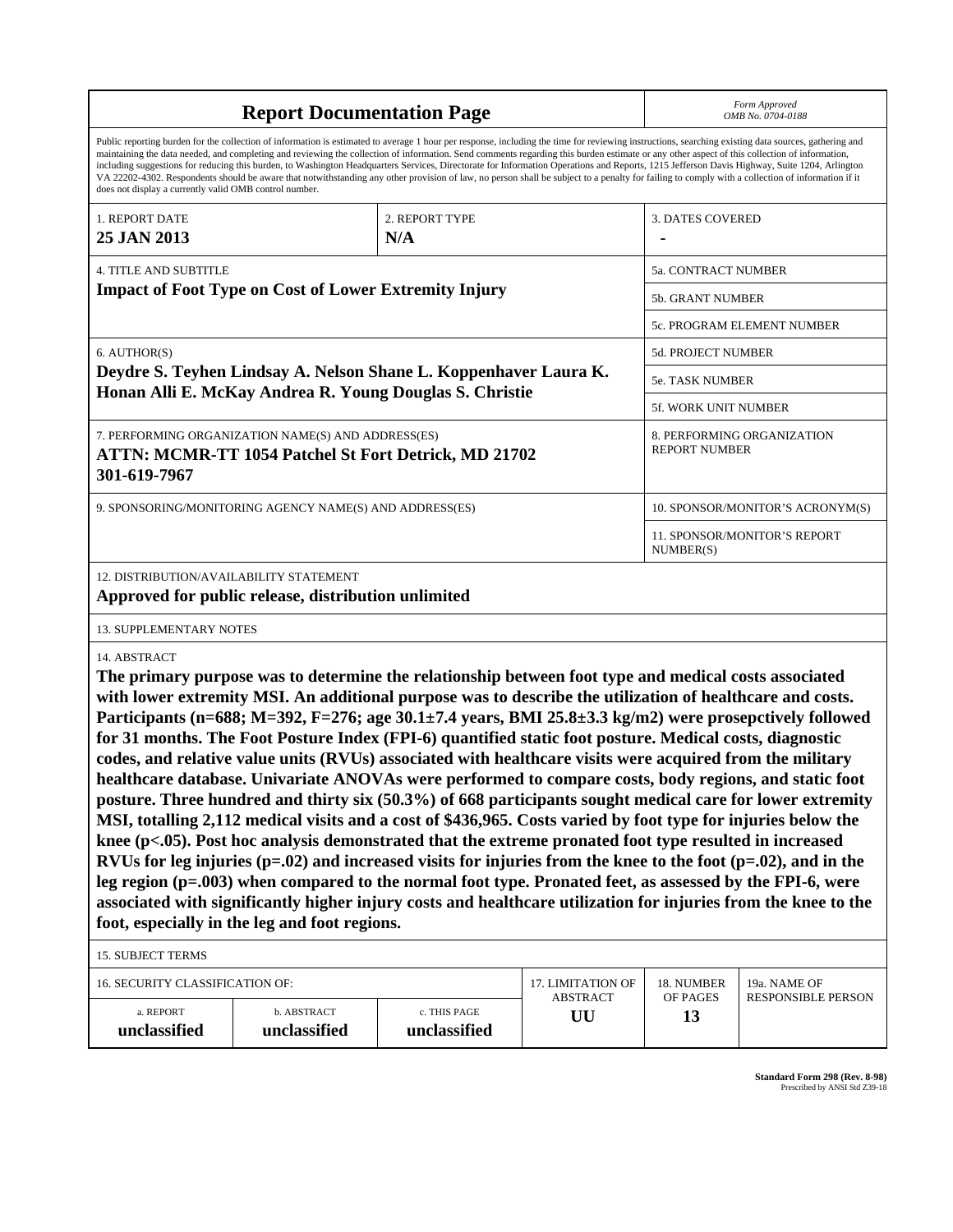

## **ABSTRACT**

*Purpose/Hypothesis: Lower extremity musculoskeletal injury (MSI) affects over 720,000 service members annually. Ankle and foot injuries (including stress fractures) have accounted for approximately 40% of these injuries, and the most common complaint during an infantry road march under load was overuse related foot pain. Although risk factors for MSI are multifactorial, good evidence suggests that foot type serves as an intrinsic risk factor for lower extremity MSI. However, information related to the impact of foot type on the medical costs of lower extremity MSI in the military is limited. The primary purpose of this study was to determine the relationship between foot type and medical costs associated with lower extremity MSI. An additional purpose was to describe the utilization of healthcare and which lower extremity regions incurred these costs.* 

*Subjects: One thousand healthy U.S. military healthcare beneficiaries were enrolled as part of a larger study. Of those, 668 participants (M = 392, F = 276; age 30.1*  $\pm$  *7.4 years, BMI 25.8*  $\pm$  *3.3 kg/m<sup>2</sup>) who continued in active military service for at least 18 of the following 31 months were included in this analysis.* 

*Materials/Methods: Static foot posture was quantified using the Foot Posture Index (FPI-6). Medical costs, diagnostic codes, and relative value units (RVUs) associated with healthcare visits for lower extremity MSI over the subsequent 31 month period were acquired from the military healthcare database. Healthcare utilization was categorized according to body region (lumbopelvic, knee, leg, ankle, foot, and unspecified). Univariate ANOVA and Sidak post hoc analyses were performed to compare costs, regions of injury, and static foot posture.* 

*Results: Three hundred and thirty six (50.3%) of 668 participants sought medical care for lower extremity MSI during the study period, totaling 2,112 medical visits and a cost of \$436,965. Costs varied significantly by foot type for injuries below the knee (p < .05). Post hoc analysis demonstrated that the extreme pronated foot type resulted in increased RVUs for leg injuries (p=.02) and increased visits for injuries from the knee to the foot (p=.02), and in the leg region (p=.003) when compared to the normal foot type.* 

*Conclusions: Pronated feet, as assessed by the FPI-6, were associated with significantly higher injury costs and healthcare utilization for injuries from the knee to the foot, especially in the leg and foot regions. Our findings are consistent with previous researchers who have found that extreme scores of the FPI-6 were associated with increased injury risk. Future research should determine if correctly identifying people with foot types susceptible to severe lower extremity MSI could help reduce future injuries and injury-related costs.* 

*Military Relevance: Correctly identifying people with foot types susceptible to severe lower extremity MSI could help inform clinical decision making, reduce recurrent injuries and injury-related costs for the individual and their organization.*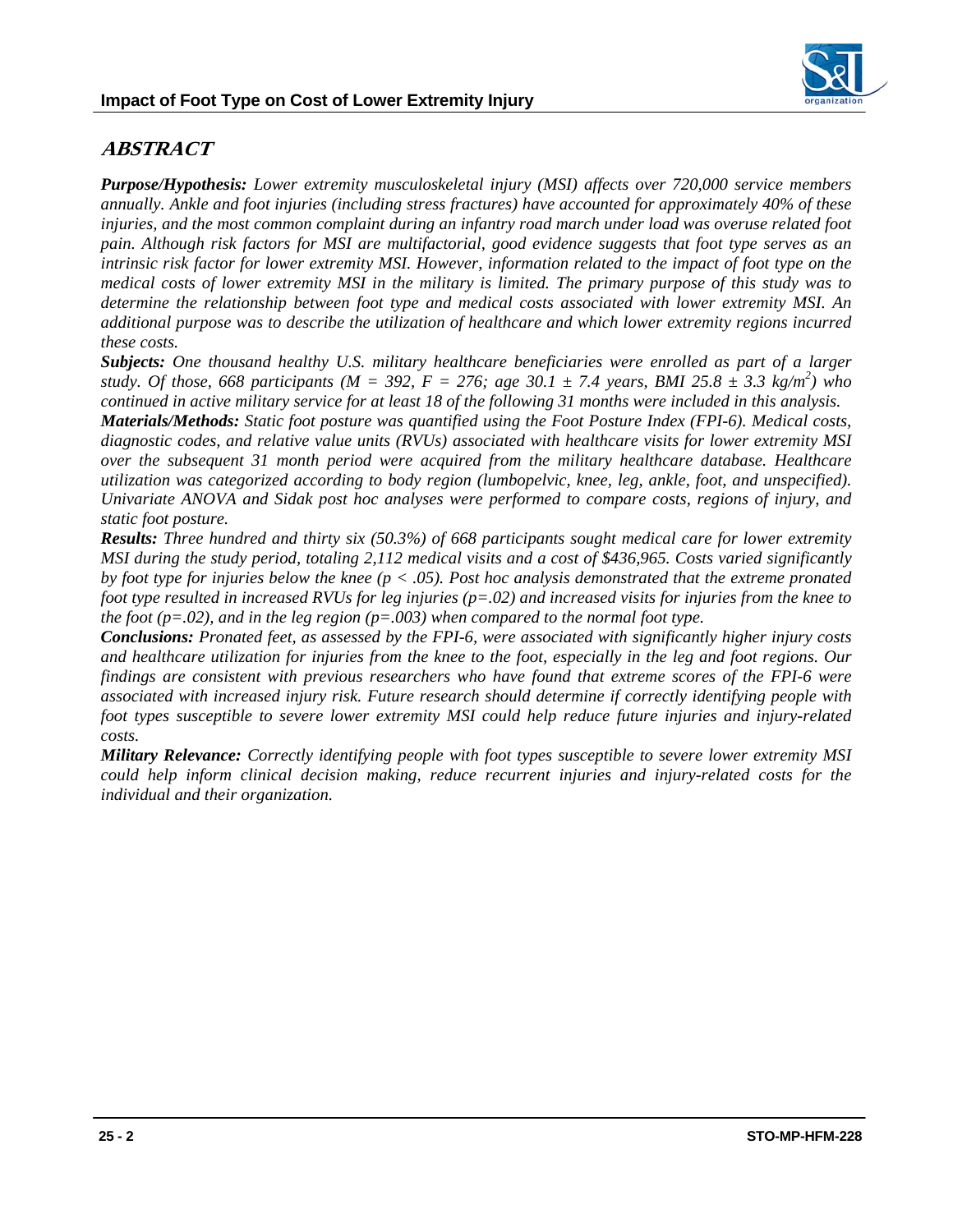

# **1.0 INTRODUCTION**

Musculoskeletal injuries are a common, costly problem among athletic populations. Of all reported injuries, 90% are related to physical training and sports activities.[1-3] It has been estimated that 50-80% of these injuries are related to the lower extremity and are overuse in nature.[4-8] The National Center for Injury Prevention and Control has estimated that more than 10,000 Americans seek medical treatment daily for sport, recreational activity, and exercise-related injuries.[9] The direct and indirect costs of managing these conditions are substantial. In the military, conservative figures estimate that 535,000 musculoskeletal injuries are sustained by U.S. military members annually, resulting in 25 million limited duty days and medical costs exceeding \$300 million.[10, 11] Lower extremity injuries alone account for over 48% of all injuries.[11] Strategies to prevent injury would reduce healthcare costs and help maintain a fit, ready force.

Lower extremity overuse injuries are multifactorial. [5, 12, 13] An individual's age, [13, 14] sex, [14] prior history of injury, [1, 14, 15] self-reported fitness levels, [16, 17] cigarette smoking, [18] and body weight [13, 14] have all been well documented in the literature as factors contributing to the development of these injuries. Extremes in arch height (both low and high) have been identified as risk factors for lower extremity overuse injuries [19-22] due to the altered biomechanical properties associated with them during gait.[22-26] Subjects with low arches (overpronators and those exhibiting pes planus) and high arches (underpronators and those with pes cavus) are reported to have twice the risk[27] for developing overuse injuries than those with normal arches,[26, 28] especially knee pain. Individuals with rigid, high arched feet may be at greater risk for sustaining bony ankle injuries,[26] stress fractures,[29-32] anterior knee pain,[33] and injuries involving the lateral structures of the lower extremity.[20, 22, 26, 34, 35] Those with low arched feet or who excessively pronate[36] or supinate[20, 37] may be at greater risk for medial tibial stress syndrome,[36, 38] knee pain,[33] and soft tissue overuse injuries[20, 22, 38] along the medial aspect of the lower extremity.[26] Although foot type has been linked to injury, there is controversy in the literature.[36, 37, 39]

The Foot Posture Index (FPI-6) is a relatively new clinical tool designed to provide a fast, simple, and multidimensional assessment of foot type.[40, 41] Researchers have found the FPI-6 to have moderate to good reliability,[20, 42-45] while reported level of associations between the FPI-6 and radiographic measurements of the foot vary.[44, 46] Burns et al[37] found that triathletes with a supinated foot type as assessed by the FPI-6 were 4.3 times more likely to sustain an overuse injury compared to individuals with a neutral or pronated foot type. These findings were confirmed by Cain et al[20], who found that adolescent male indoor football players with an FPI-6 composite score  $\lt 2.0$  were at higher risk for injury. Additionally, researchers have found relationships between chronic heel pain and osteoarthritis of the knee and hip.[47] [48] Despite the initial evidence supporting the relationship between extreme FPI-6 composite scores and lower extremity injury risk, scant evidence is available regarding the impact of foot type on the medical costs of lower extremity MSI in the military. The primary purpose of this study was to determine the relationship between FPI-6 and medical costs associated with lower extremity MSI. An additional purpose was to describe the utilization of healthcare and which lower extremity regions incurred these costs.

### **2.0 METHODS**

#### **2.1 Subjects**

This cross-sectional, prospective study is one aspect of a larger research trial, the Foot Assessment Algorithm for Soldiers in Training (FAAST study).[25] All subjects were recruited from the Department of Defense beneficiary population (active duty service members, retirees, and dependents) in San Antonio, Texas, USA. Subjects were required to be between the ages of 18 and 50 and fluent in English. All subjects had to be in good health and injury-free when foot assessment measurements were obtained, and without any significant history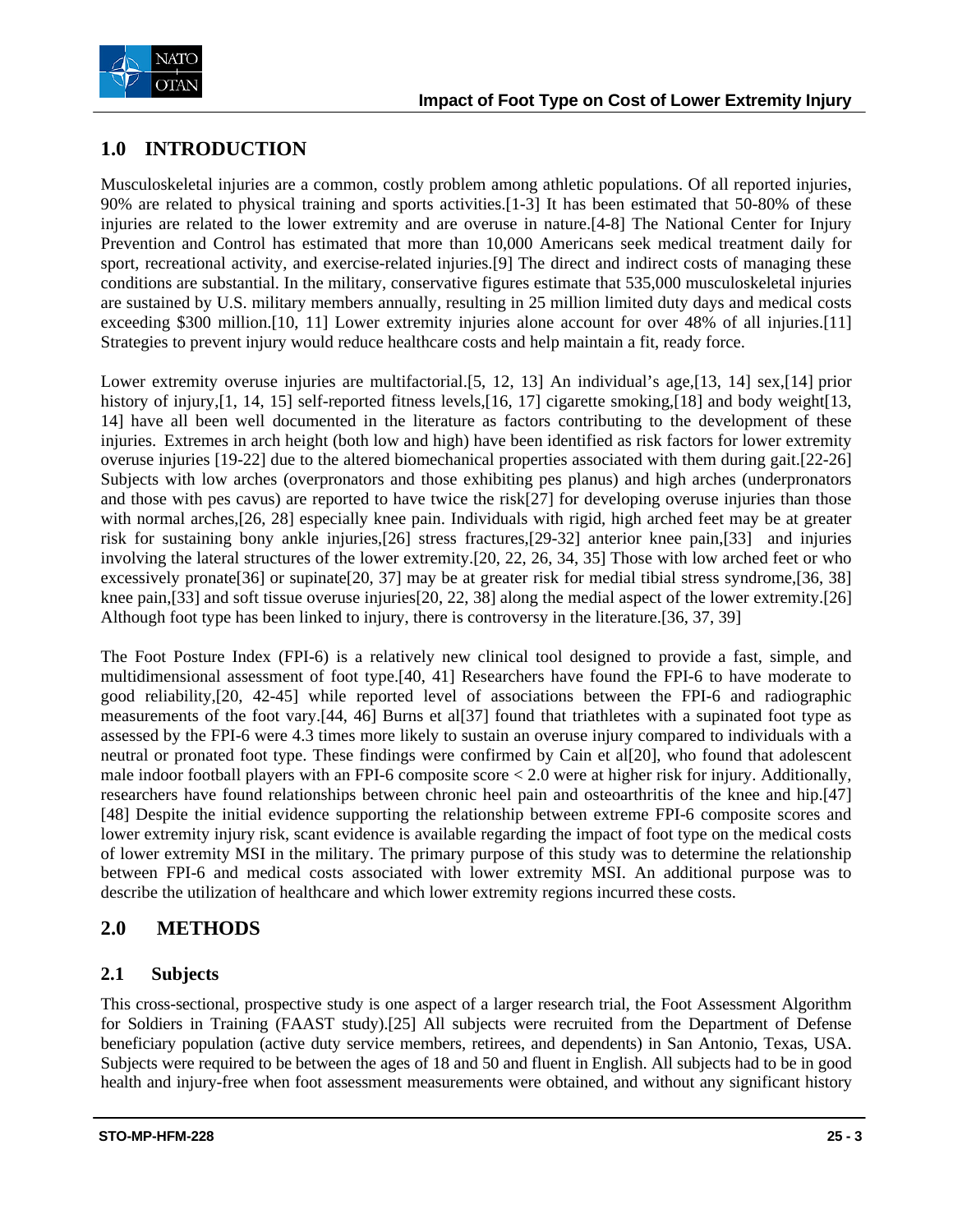

of trauma or recurrent overuse injuries to the lower extremity resulting in any gait asymmetry. Every subject gave informed consent according to the Brooke Army Medical Center Institutional Review Board. For the purposes of this study, the Defense Enrollment Eligibility Reporting Systems (DEERS) database was utilized to exclude any subjects who were not on active duty service for at least 18 months during the 31-month period that followed the collection of the static foot measurements.

#### **2.2 Foot Posture Index (FPI-6)**

The FPI-6 assesses 6 characteristics across 3 different views of the foot, and assigns a numerical score to each characteristic. Each criterion is scored on a 5 point scale  $(-2 \text{ to } +2)$ , with negative numbers indicating a supinated posture and positive numbers indicating a pronated posture. The assessment typically takes less than 1 minute to complete and requires no equipment. The FPI-6 composite score ranges from -12 to +12. The composite score is used to categorize foot type as highly supinated (-12 to -1), supinated (0 to +1), normal (+2 to  $+5$ ), pronated ( $+6$  to  $+7$ ), or highly pronated ( $+8$  to  $+12$ ) based upon established cut-off scores.[40, 41, 49]

#### **2.3 Injury Data Acquisition**

The Department of Defense Medical Metrics (M2) database contains all service members' and dependents' medical records. Records of each participant's musculoskeletal medical complaints with International Statistical Classification of Disease (ICD-9) codes between 700-999 were requested from the M2 database. Subjects were considered injured if they had at least one lumbopelvic or lower extremity musculoskeletal ICD-9 code within the 31-month study period. The medical costs, relative value units (RVUs), and number of visits associated with these injuries were also collected. RVUs provide a measure of medical complexity associated with the healthcare visit. The injuries and associated healthcare information were then organized into the following regions for analysis: lumbosacral, pelvis/hip/thigh, knee, leg, ankle, and foot.

#### **2.4 Statistical Analysis**

Chi-Square and Mantel-Haenszel analyses were utilized to identify injury rates statistically different from that of the normal foot type. Univariate ANOVA was performed to assess associations between medical cost and foot type. ANCOVAs were also performed to demonstrate any significant differences adjusting for participants' BMI and/or age. Secondary analyses were performed using post hoc ANOVAs to determine which specific foot types were associated with increased cost, healthcare visits, and RVUs. Statistical analyses were performed using SPSS version 15.0.

#### **3.0 RESULTS**

#### **3.1 Subjects**

Of the 1,000 subjects recruited for the FAAST study, 668 were eligible for this analysis based on being an active duty service member that was eligible for military medical care at least 18 months from the date of study enrollment (Figure 1). Descriptive data on the subjects enrolled in this analysis are provided in Table 1. The distribution of foot types according to the FPI-6 assessment are displayed in Figure 2. The numbers of participants in each foot category were: 59 (8.8%) Highly Supinated, 87 (13.0%) Supinated, 362 (54.2%) Normal, 104 (15.6%) Pronated, and 56 (8.4%) Highly Pronated.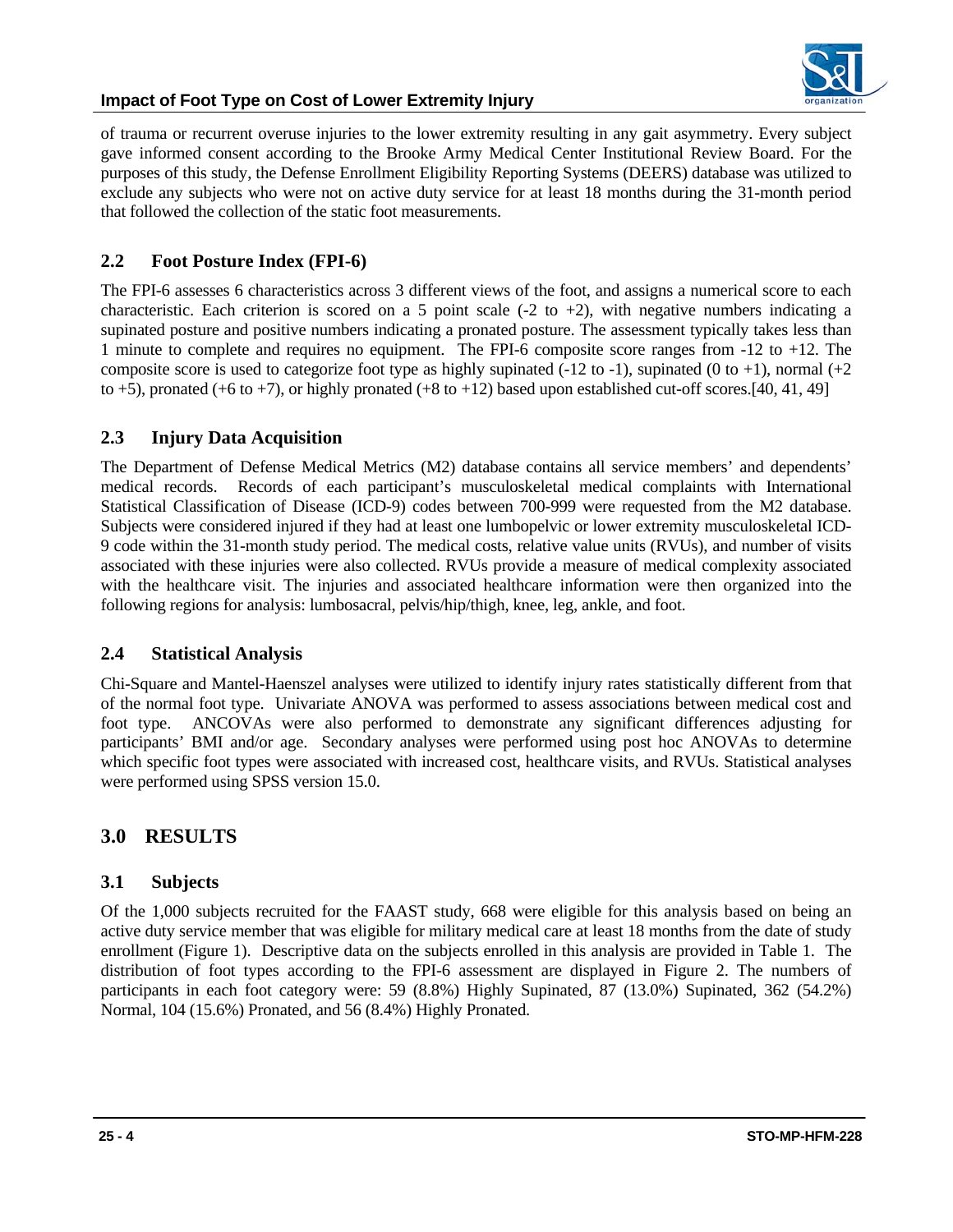



**Figure 1: Subject Recruitment:** Subjects from the larger trial were included in this study if they remained on active duty and were eligible for military healthcare for at least 18 months from the baseline assessment. Of the 668 Soldiers that met that definition, 336 (50.2%) reported a lumbopelvic or lower extremity injury. *Abbreviations: AD: Active Duty, DEERS: Defense Enrollment Eligibility Reporting System, SSN: Social Security Number*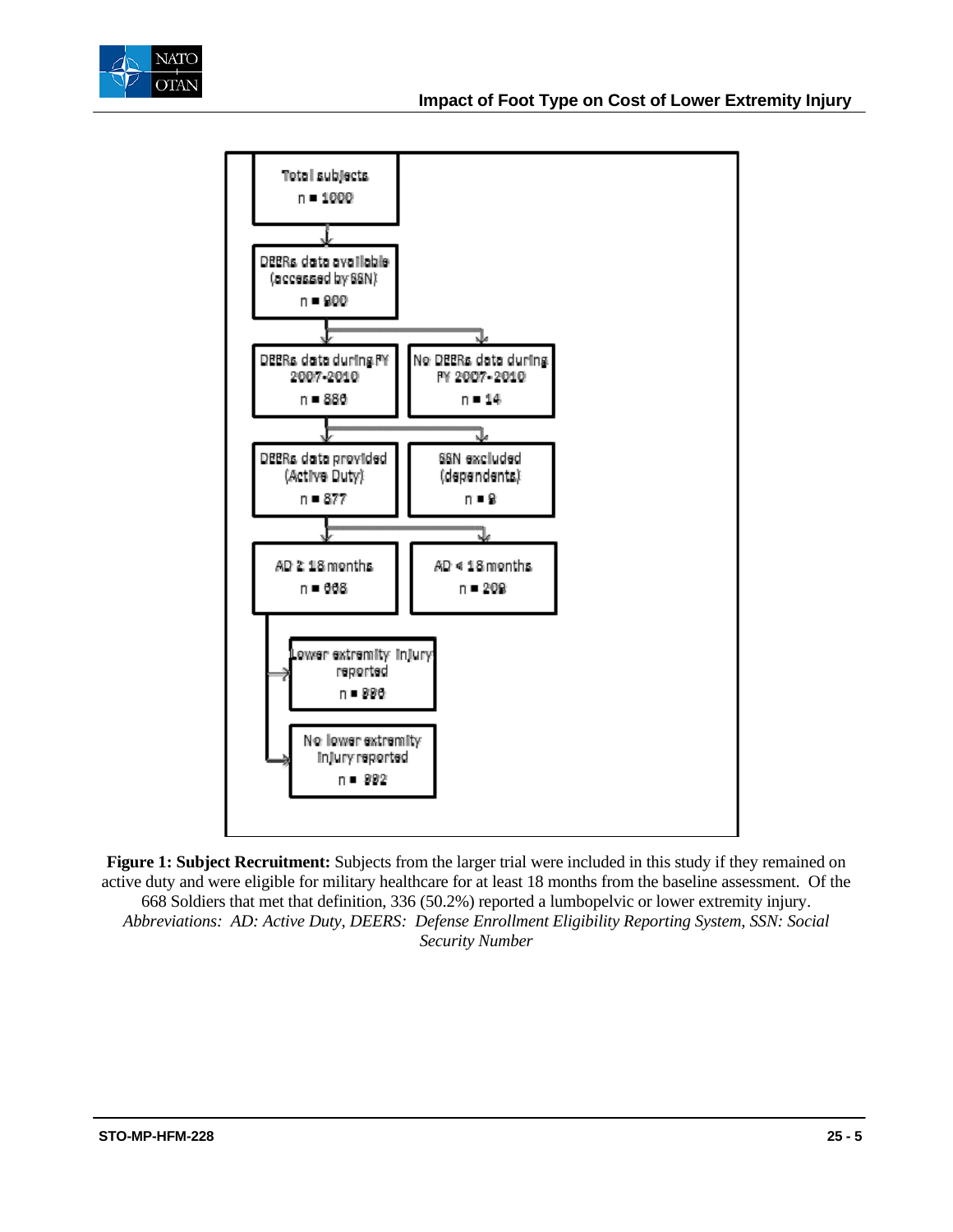

|                | N    | Age(SD)<br>vears | <b>BMI</b> (SD)<br>kg/m2 | Height (SD)<br>$\mathbf{cm}$ | Weight (SD)<br><b>kg</b> | % Female |
|----------------|------|------------------|--------------------------|------------------------------|--------------------------|----------|
| All subjects   | 1000 | 30.6(8.0)        | 26.2(3.7)                | 171.1(9.3)                   | 77.0 (14.7)              | 43.4     |
| Eligible       | 668  | 30.0(7.4)        | 25.8(3.3)                | 171.6(9.4)                   | 76.4 (14.2)              | 49.3     |
| <b>Injured</b> | 336  | 30.3(7.5)        | 26.1(3.4)                | 171.6(9.2)                   | 77.3 (14.4)              | 49.6     |
| Non-Injured    | 664  | 30.9(8.3)        | 26.2(3.8)                | 170.8 (9.3)                  | 76.8 (14.9)              | 44       |

| Table 1: Subject characteristics. Values are mean (standard deviation) |  |  |  |
|------------------------------------------------------------------------|--|--|--|
|------------------------------------------------------------------------|--|--|--|



**Figure 2: Distribution of Foot Postures based on the FPI-6 Assessment** 

### **3.2 Injury Data**

Three hundred and thirty six (50.3%) participants sought medical care for lower extremity injuries during the study period, totalling 2,112 medical visits and a cost of \$436,965. Two hundred and forty three (36.4%) participants sought care for injuries at or distal to the knee. Cost and distribution of injures are provided in Figure 3. The relative distribution of subjects that were injured was similar to the relative distribution of subjects eligible for this analysis (Table 2). There was a greater rate of knee injuries for those with a highly pronated foot type ( $p = 0.017$ ) or those with a pronated or highly pronated foot type ( $p = 0.011$ ) compared to those with normal foot type. Participants with the FPI-6 highly pronated foot type had a significantly higher rate of injury at the knee (highly pronated  $p=0.017$ ) compared to participants with the normal foot type.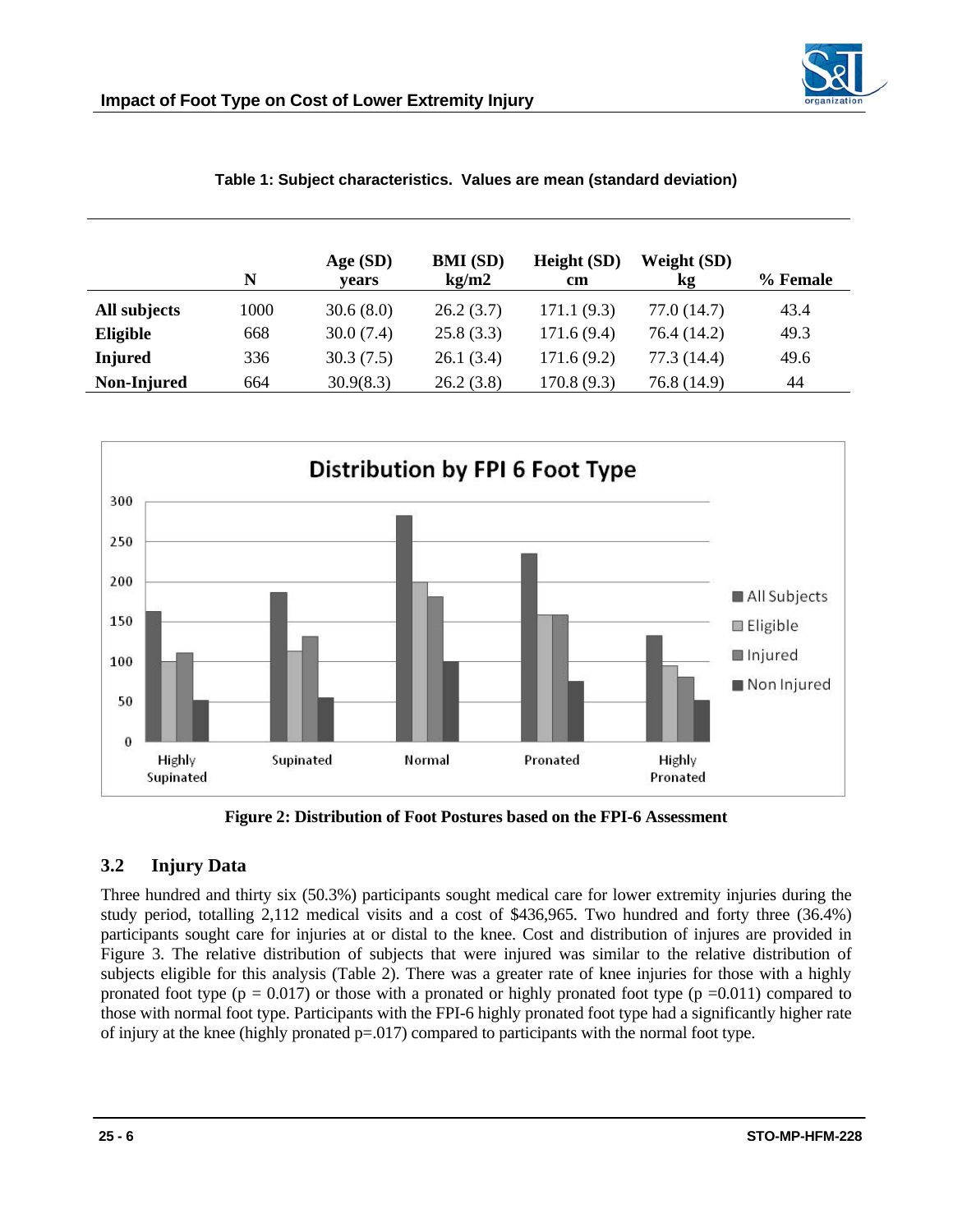



**Figure 3: Total Cost of Injuries Associated with Body Regions** 

|                         | <b>All Subjects</b> | Eligible                    | <b>Injured</b>              |
|-------------------------|---------------------|-----------------------------|-----------------------------|
|                         | n (%)               | $n\left(\frac{0}{0}\right)$ | $n\left(\frac{0}{0}\right)$ |
| <b>Highly Supinated</b> | 98 (9.8%)           | 59 (8.8%)                   | 29 (8.6%)                   |
| <b>Supinated</b>        | 143(14.3%)          | 87 (13.0%)                  | 48 (14.3%)                  |
| <b>Normal</b>           | 527 (52.7%)         | 362 (54.2%)                 | 173 (51.5%)                 |
| <b>Pronated</b>         | 158 (15.8%)         | $104(15.6\%)$               | 57 (17.0%)                  |
| <b>Highly Pronated</b>  | 74 (7.4%)           | 56 (8.4%)                   | 29 (8.6%)                   |
| Total (n)               | 1000                | 668                         | 336                         |

| Table 2: FPI-6 foot type distribution |  |
|---------------------------------------|--|
|---------------------------------------|--|

The medical cost of injuries from the knee distally varied based on foot type  $(p< 0.05)$ . Specifically, those with highly pronated feet incurred more medical costs for their injuries compared to those with a normal or supinated foot type  $(p = 0.008)$ . Pronated feet also resulted in greater medical costs for leg injuries compared to those with supinated feet ( $p = 0.03$ ). Highly pronated feet also resulted in greater medical costs for foot injuries compared to those with pronated or normal feet ( $p = 0.005$ ; Figure 4). No differences in analysis were noted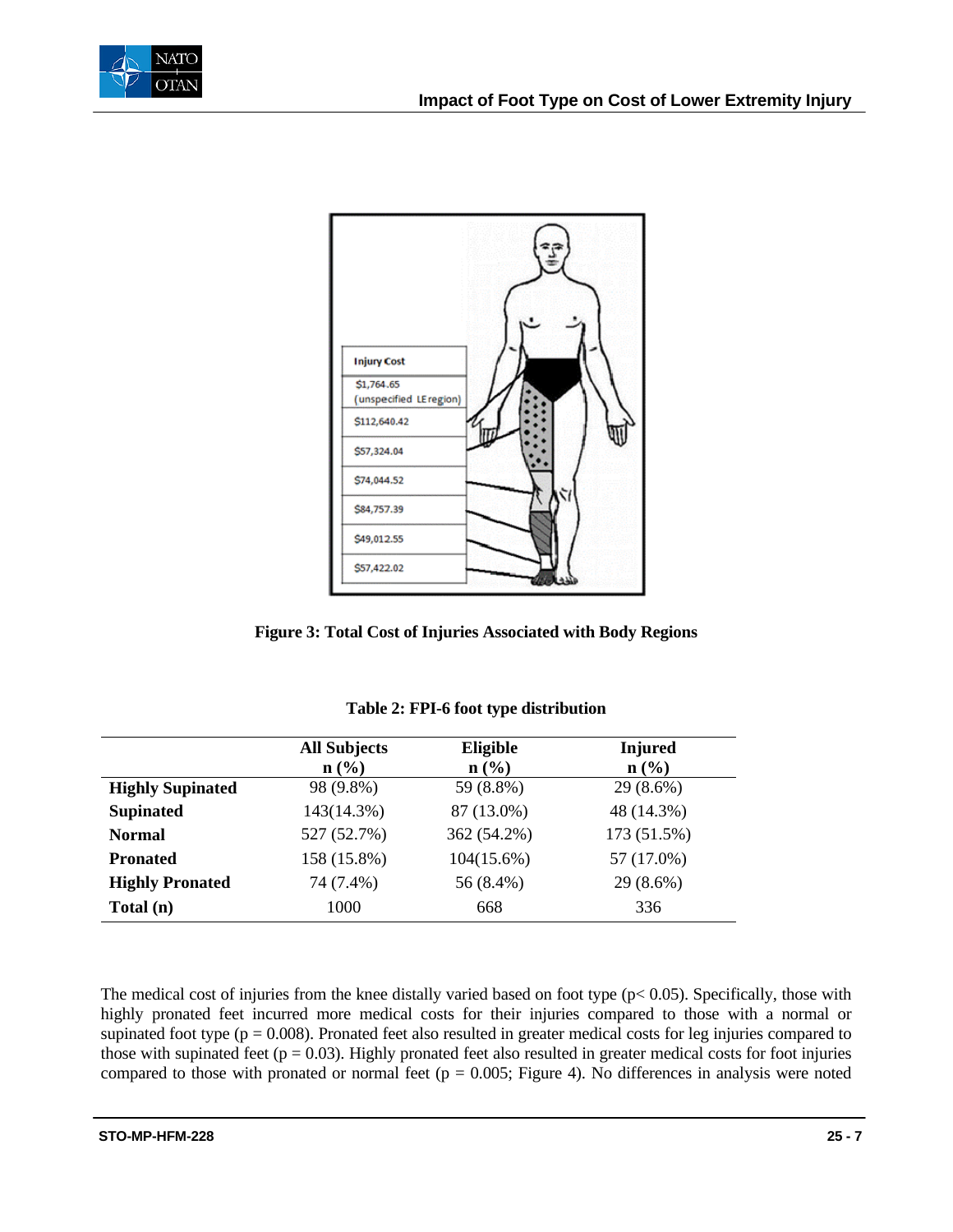

when the analysis was run using an ANCOVA controlling for BMI or age. Secondary analyses demonstrated that participants with pronated foot type incurred increased relative value units (RVUs) for leg injuries ( $p =$ 0.02) when compared to those with normal foot type. Additionally, subjects with highly pronated feet had significantly higher numbers of healthcare visits for injuries knee and distal ( $p = 0.02$ ) and leg injuries ( $p =$ 0.003) than those with either normal or supinated foot types.



**Figure 4: Average cost (in dollars) per injury according to FPI-6 foot classification.** 

# **4.0 DISCUSSION**

Individuals with pronated feet resulted in significantly more healthcare visits with greater medical complexity which resulted in higher healthcare costs for injuries at or below the knee. Although previous researchers have demonstrated relationships between individuals with either low arched feet or those that excessively pronate with greater risk for medial tibial stress syndrome,[36, 38] knee pain,[33] and soft tissue overuse injuries along the medial aspect of the lower extremity [20, 22, 26, 38], scant evidence exists that associates foot type with healthcare utilization and costs. This study adds to the current body of knowledge by demonstrating that those with pronated feet resulted in more costly injuries than those with normal or supinated feet.

However, the musculoskeletal injury rates were similar between participants with pronated (53.8%), supinated (52.7%), and normal (47.8%) foot types. This is in conflict with prior literature that suggests extremes of foot type have a higher injury rate than those with a normal foot type.[26] For example, Kaufman et al [27] determined that individuals with a high or low arched foot types were twice as likely to develop a lower extremity stress fracture as those with a normal foot type. Differences in injury reporting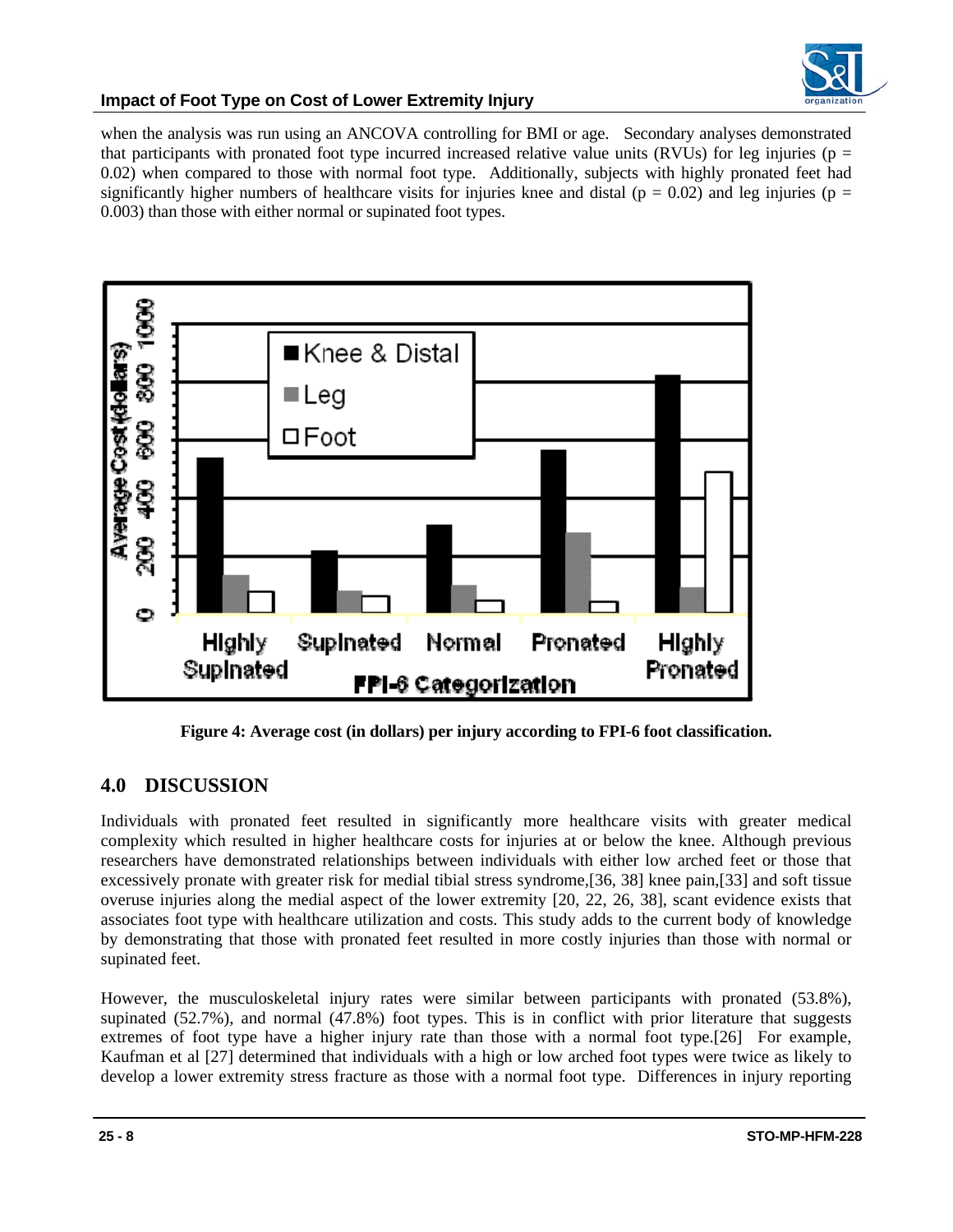

mechanism (self-report versus healthcare utilization) could account for some of these differences; more research is needed.

Although individuals with highly supinated feet appeared to have greater averaged costs compared to those with normal feet for injuries at the knee and below (Figure 4); these differences were not statistically significant. Our study did not find significantly increased healthcare utilization for those with supinated or highly supinated feet. This is in contrast to prior studies that have demonstrated that individuals with rigid, high arched feet may be at greater risk for sustaining bony ankle injuries,[26] stress fractures,[29-32] anterior knee pain,[33] and general overuse injuries or injuries involving the lateral structures of the lower extremity. [20, 22, 26, 34, 35, 37] The original sample  $(n = 1,000)$  utilized in this study had relatively few individuals with supinated or highly supinated feet as defined by the original FPI-6.[50] Definitions for the FPI-6 utilized in this study were determined based on a normative distribution of FPI-6 values. Future research utilizing larger sample sizes that specifically recruit individuals with highly supinated feet should explore this discrepancy further.

Regardless of foot type, the cost of lower extremity musculoskeletal in this sample of 668 Soldiers was substantial (\$436,966) over the 31 month period, with approximately 50% of all service members seeking healthcare for a lower extremity musculoskeletal injury. Assuming these results are generalizable to the active duty population, the cost for injuries from the knee and below would be \$221,155,500. It has been estimated that 20-50% of these injuries may be preventable.[10] Injury prevention programs with even a modest 5% reduction in injury rates could save the over \$11 million annually.

Several limitations exist in this study. Although the original sample size was 1,000, only 668 subjects remained eligible for military healthcare benefits during the duration of the study. When this sample was analyzed based on FPI-6 categories and injuries per body region; the sample size in some of the cells was relatively low. Additionally, the data analyzed in this study was based on available M2 data. Healthcare occurring at the unit-level that did not require a licensed healthcare provider was not analyzed. The impact of this is expected to be minimal as the goal of the study was to focus on injuries that resulted in healthcare utilization. In addition to healthcare utilization, future studies should assess the relationship between foot type and the incidence and mechanism of injury in larger samples. Additionally, the FPI-6 is an efficient screening tool to assess foot type that can be performed without equipment in 1-2 minutes, and thus can easily be performed in a clinic or in a group setting as part of an injury screening protocol. Risk mitigation strategies should be explored to help decrease both incidence and cost of lower extremity injuries.

# **5.0 CONCLUSION**

Lower extremity musculoskeletal injuries are a huge burden on the military healthcare system. Pronated feet, as assessed by the FPI-6, were associated with significantly higher healthcare utilization and costs for injuries from the knee to the foot. Correctly identifying individuals at increased risk of higher healthcare utilization and costs from lower extremity musculoskeletal injuries provides opportunities to explore primary, secondary, and tertiary prevention strategies to mitigate that risk. Future research should determine if correctly identifying people with foot types susceptible to severe lower extremity MSI could help reduce future injuries and injury-related costs.

### **6.0 ACKNOWLEDGEMENTS**

We thank Joseph Molloy, Stephen Goffar, Thomas McPoil, Peter Cavanagh, Don Goss, and Robert Butler for their contributions to this study. We would like to thank David Boland, Peter Doyle, Timothy Eckard, Jess Feldtmann, Cyrus Kardouni, Drew Williams, Crystal Giesel, Keith Collinsworth, and Brian Stotltenberg for their assistance in collecting the baseline data for the subjects enrolled in this study. We would like to thank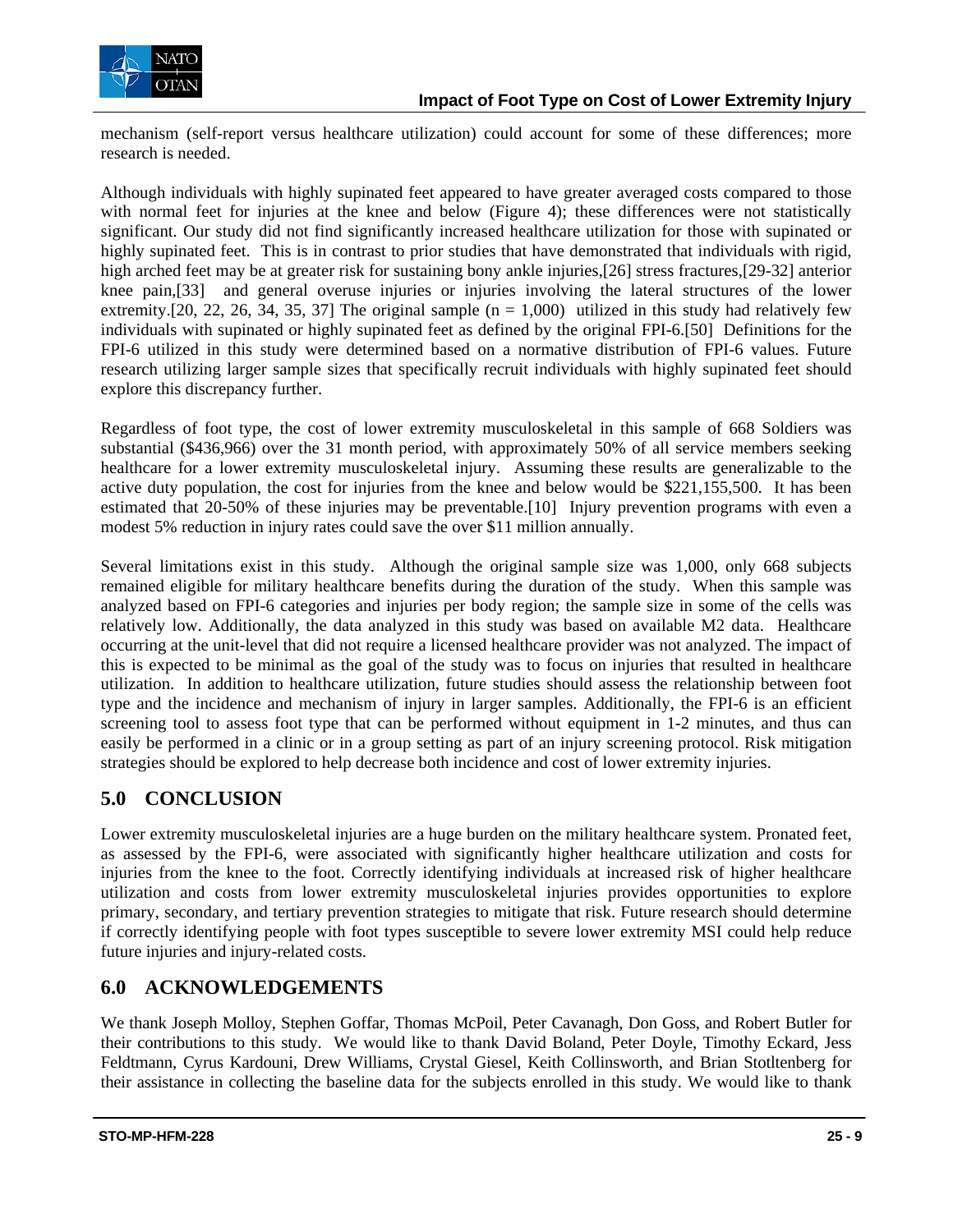

Cynthia Childress and David Montplaisir for their assistance with obtaining the M2 healthcare utilization data. This work was funded through the Office of the Assistance Secretary of the Army (Installations and Environmental) and the National Defense Center for Energy and Environment (NDCEE), and conducted under contract W74V8H-04-D-0005 Task 0427 and additional funding provided by the U.S. Army Medical Department Center and School, Fort Sam Houston, TX.

### **7.0 REFERENCES**

- 1. Jones, B.H. and J.J. Knapik, *Physical training and exercise-related injuries. Surveillance, research and injury prevention in military populations.* Sports Med, 1999. **27**(2): p. 111-25.
- 2. Knapik, J.J., et al., *Influence of an injury reduction program on injury and fitness outcomes among soldiers.* Inj Prev, 2004. **10**(1): p. 37-42.
- 3. Knapik, J.J., et al., *Injury rates and injury risk factors among U.S. Army wheel vehicle mechanics.* Mil Med, 2007. **172**(9): p. 988-96.
- 4. van Mechelen, W., *Running injuries. A review of the epidemiological literature.* Sports Med, 1992. **14**(5): p. 320-35.
- 5. Almeida, S.A., et al., *Epidemiological patterns of musculoskeletal injuries and physical training.* Med Sci Sports Exerc, 1999. **31**(8): p. 1176-82.
- 6. Jones, B.H., et al., *Epidemiology of injuries associated with physical training among young men in the army.* Med Sci Sports Exerc, 1993. **25**(2): p. 197-203.
- 7. *Army Medical Surveillance Activity (AMSA)*, 2005, U.S. Army Center for Health Promotion and Preventive Medicine.
- 8. Rudzki, S.J., *Injuries in Australian Army recruits. Part II: Location and cause of injuries seen in recruits.* Mil Med, 1997. **162**(7): p. 477-80.
- 9. Fleming, D.W. and S. Binder, eds. *National Center for Injury Prevention and Control. CDC Injury Research Agenda*. 2002, Centers for Disease Control and Prevention: Atlanta (GA).
- 10. *Cost of Injury*, in *Physical Training and Sports Injury Prevention Guidelines*. 2010, U.S. Army Public Health Command (Provisional).
- 11. *Injury Prevention Report No. 12-HF-04MMT-08 Preventing Injuries in the U.S. Military: The process, priorities, and epidemiological evidence*. 2008, U.S. Army Center for Health Promotion and Preventive Medicine.
- 12. Taunton, J.E., et al., *A retrospective case-control analysis of 2002 running injuries.* Br J Sports Med, 2002. **36**(2): p. 95-101.
- 13. Taunton, J.E., et al., *A prospective study of running injuries: the Vancouver Sun Run "In Training" clinics.* Br J Sports Med, 2003. **37**(3): p. 239-44.
- 14. Jones, B.H., et al., *Prevention of lower extremity stress fractures in athletes and soldiers: a systematic review.* Epidemiol Rev, 2002. **24**(2): p. 228-47.
- 15. van Gent, R.N., et al., *Incidence and determinants of lower extremity running injuries in long distance runners: a systematic review.* Br J Sports Med, 2007. **41**(8): p. 469-80; discussion 480.
- 16. Rauh, M.J., et al., *Epidemiology of stress fracture and lower-extremity overuse injury in female recruits.* Med Sci Sports Exerc, 2006. **38**(9): p. 1571-7.
- 17. Shaffer, R.A., et al., *Predictors of stress fracture susceptibility in young female recruits.* Am J Sports Med, 2006. **34**(1): p. 108-15.
- 18. Altarac, M., et al., *Cigarette smoking and exercise-related injuries among young men and women.* Am J Prev Med, 2000. **18**(3 Suppl): p. 96-102.
- 19. Bosch, K., et al., *From "first" to "last" steps in life--pressure patterns of three generations.* Clin Biomech (Bristol, Avon), 2009. **24**(8): p. 676-81.
- 20. Cain, L.E., et al., *Foot morphology and foot/ankle injury in indoor football.* J Sci Med Sport, 2007.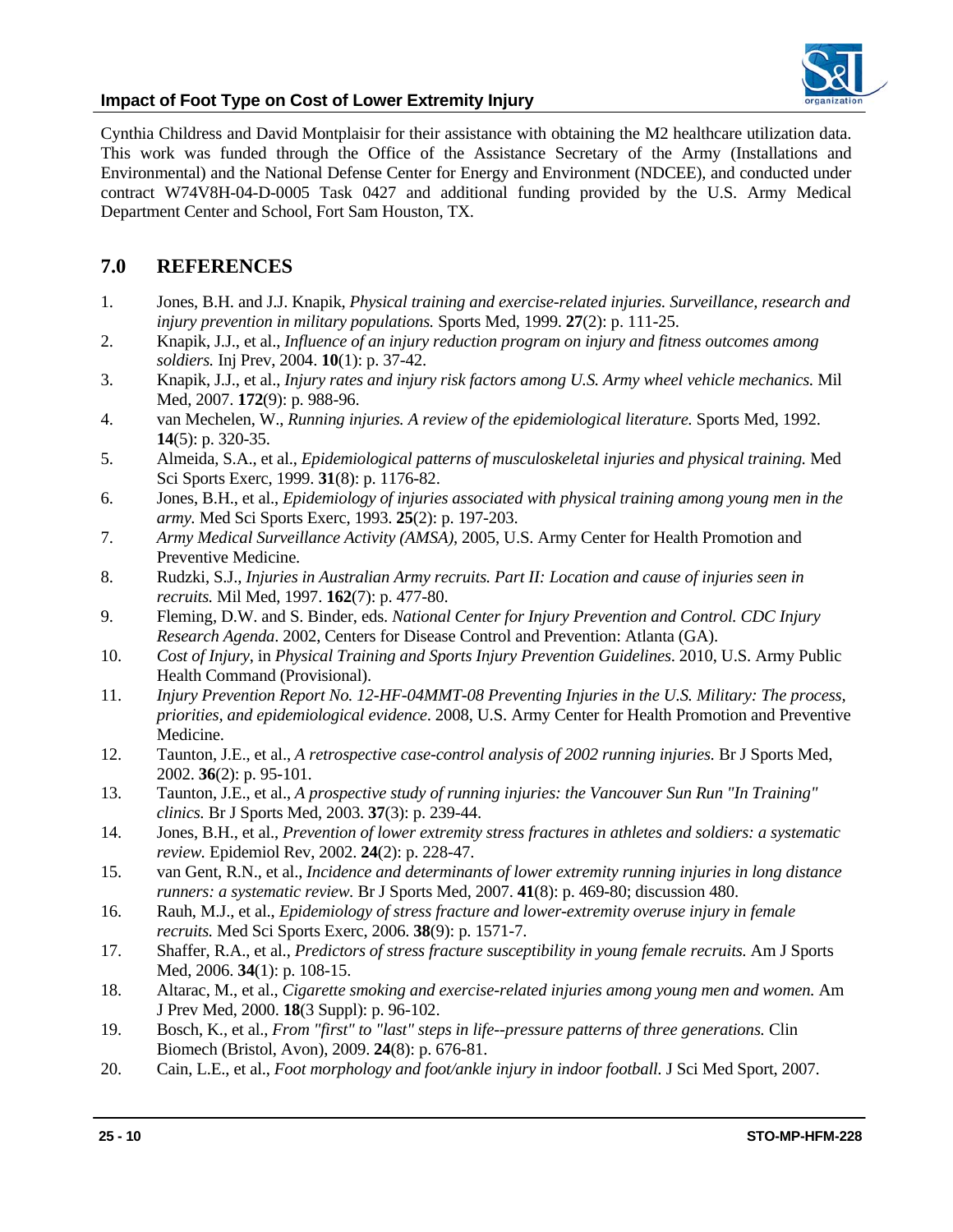

**10**(5): p. 311-9.

- 21. Hreljac, A., R.N. Marshall, and P.A. Hume, *Evaluation of lower extremity overuse injury potential in runners.* Med Sci Sports Exerc, 2000. **32**(9): p. 1635-41.
- 22. Willems, T.M., et al., *Gait-related risk factors for exercise-related lower-leg pain during shod running.* Med Sci Sports Exerc, 2007. **39**(2): p. 330-9.
- 23. Kernozek, T.W. and M.D. Ricard, *Foot placement angle and arch type: effect on rearfoot motion.* Arch Phys Med Rehabil, 1990. **71**(12): p. 988-91.
- 24. Molloy, J.M., et al., *Effect of running shoe type on the distribution and magnitude of plantar pressures in individuals with low- or high-arched feet.* J Am Podiatr Med Assoc, 2009. **99**(4): p. 330-8.
- 25. Teyhen, D.S., et al., *Dynamic plantar pressure parameters associated with static arch height index during gait.* Clin Biomech (Bristol, Avon), 2009. **24**(4): p. 391-6.
- 26. Williams, D.S., I.S. McClay, and J. Hamill, *Arch structure and injury patterns in runners.* Clin Biomech, 2001. **16**(4): p. 341-7.
- 27. Kaufman, K.R., et al., *The effect of foot structure and range of motion on musculoskeletal overuse injuries.* Am J Sports Med, 1999. **27**(5): p. 585-93.
- 28. Dahle, L.K., et al., *Visual assessment of foot type and relationship of foot type to lower extremity injury.* J Orthop Sports Phys Ther, 1991. **14**(2): p. 70-4.
- 29. Simkin, A., et al., *Combined effect of foot arch structure and an orthotic device on stress fractures.* Foot Ankle, 1989. **10**(1): p. 25-9.
- 30. Giladi, M., et al., *Stress fractures and tibial bone width. A risk factor.* J Bone Joint Surg Br, 1987. **69**(2): p. 326-9.
- 31. Giladi, M., et al., *Stress fractures. Identifiable risk factors.* Am J Sports Med, 1991. **19**(6): p. 647-52.
- 32. Korpelainen, R., et al., *Risk factors for recurrent stress fractures in athletes.* Am J Sports Med, 2001. **29**(3): p. 304-10.
- 33. Duffey, M.J., et al., *Etiologic factors associated with anterior knee pain in distance runners.* Med Sci Sports Exerc, 2000. **32**(11): p. 1825-32.
- 34. Cowan, D.N., B.H. Jones, and J.R. Robinson, *Foot morphologic characteristics and risk of exerciserelated injury.* Arch Fam Med, 1993. **2**(7): p. 773-7.
- 35. Williams, D.S. and I.S. McClay, *Measurements used to characterize the foot and the medial longitudinal arch: reliability and validity.* Phys Ther, 2000. **80**(9): p. 864-71.
- 36. Yates, B. and S. White, *The incidence and risk factors in the development of medial tibial stress syndrome among naval recruits.* Am J Sports Med, 2004. **32**(3): p. 772-80.
- 37. Burns, J., A.M. Keenan, and A. Redmond, *Foot type and overuse injury in triathletes.* J Am Podiatr Med Assoc, 2005. **95**(3): p. 235-41.
- 38. Bennett, J.E., et al., *Factors contributing to the development of medial tibial stress syndrome in high school runners.* J Orthop Sports Phys Ther, 2001. **31**(9): p. 504-10.
- 39. Dierks, T.A., et al., *Proximal and distal influences on hip and knee kinematics in runners with patellofemoral pain during a prolonged run.* J Orthop Sports Phys Ther, 2008. **38**(8): p. 448-56.
- 40. Redmond, A.C., J. Crosbie, and R.A. Ouvrier, *Development and validation of a novel rating system for scoring standing foot posture: the Foot Posture Index.* Clin Biomech (Bristol, Avon), 2006. **21**(1): p. 89-98.
- 41. Keenan, A.M., et al., *The Foot Posture Index: Rasch analysis of a novel, foot-specific outcome measure.* Arch Phys Med Rehabil, 2007. **88**(1): p. 88-93.
- 42. Cornwall, M.W., et al., *Reliability of the modified Foot Posture Index.* J Am Podiatr Med Assoc, 2008. **98**(1): p. 7-13.
- 43. Morrison, S.C. and J. Ferrari, *Inter-rater reliability of the Foot Posture Index (FPI-6) in the assessment of the paediatric foot.* J Foot Ankle Res, 2009. **2**: p. 26.
- 44. Menz, H.B. and S.E. Munteanu, *Validity of 3 clinical techniques for the measurement of static foot posture in older people.* J Orthop Sports Phys Ther, 2005. **35**(8): p. 479-86.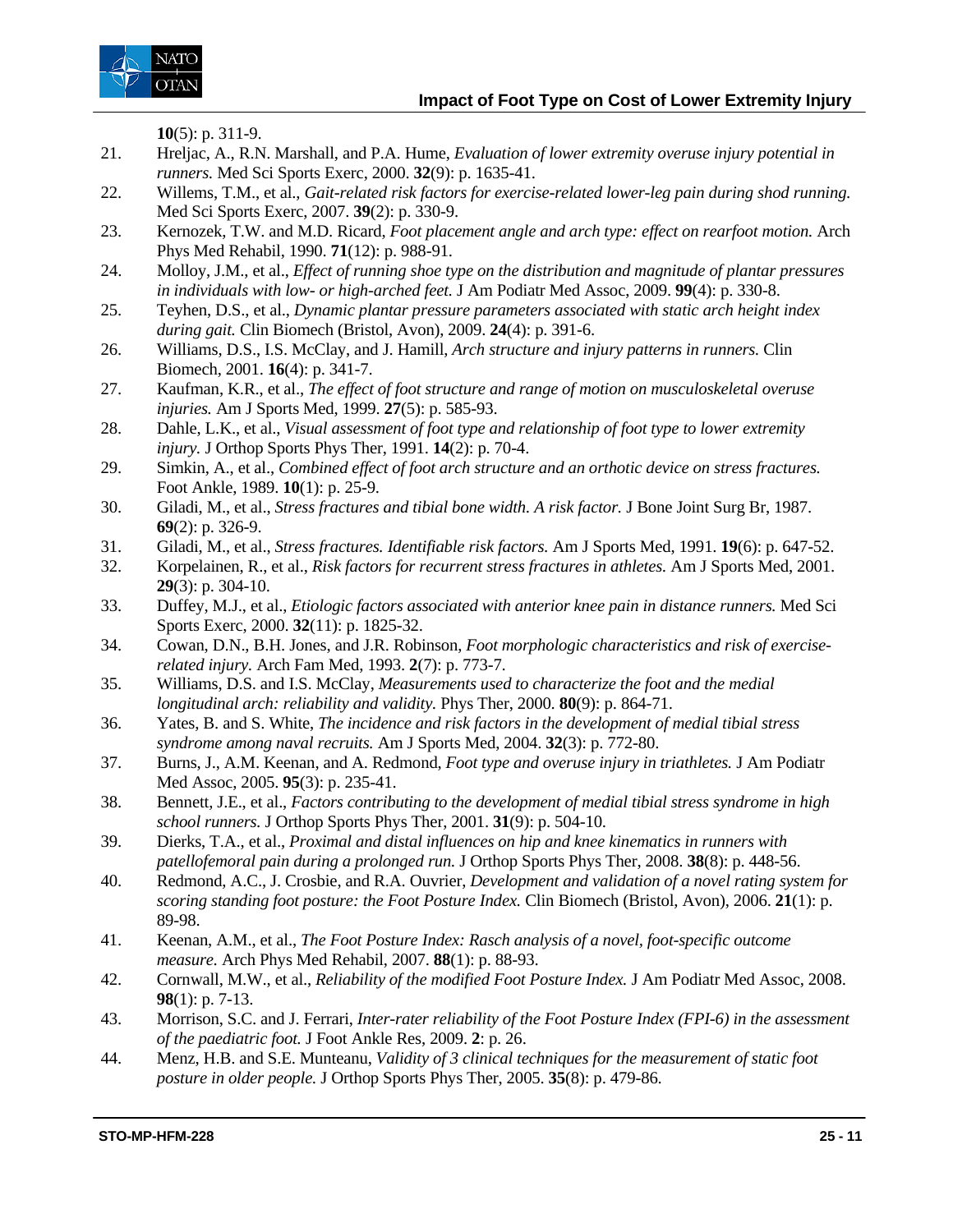

- 45. Evans, A.M., et al., *Reliability of the foot posture index and traditional measures of foot position.* J Am Podiatr Med Assoc, 2003. **93**(3): p. 203-13.
- 46. Scharfbillig, R., et al., *Criterion validation of four criteria of the foot posture index.* J Am Podiatr Med Assoc, 2004. **94**(1): p. 31-8.
- 47. Irving, D.B., et al., *Obesity and pronated foot type may increase the risk of chronic plantar heel pain: a matched case-control study.* BMC Musculoskelet Disord, 2007. **8**: p. 41.
- 48. Reilly, K., et al., *The role of foot and ankle assessment of patients with lower limb osteoarthritis.* Physiotherapy, 2009. **95**(3): p. 164-9.
- 49. Redmond, A.C., Y.Z. Crane, and H.B. Menz, *Normative values for the Foot Posture Index.* J Foot Ankle Res, 2008. **1**(1): p. 6.
- 50. Teyhen, D.S., et al., *Static Foot Posture Associated With Dynamic Plantar Pressure Parameters.* J Orthop Sports Phys Ther, 2011. **41**(2): p. 100-107.